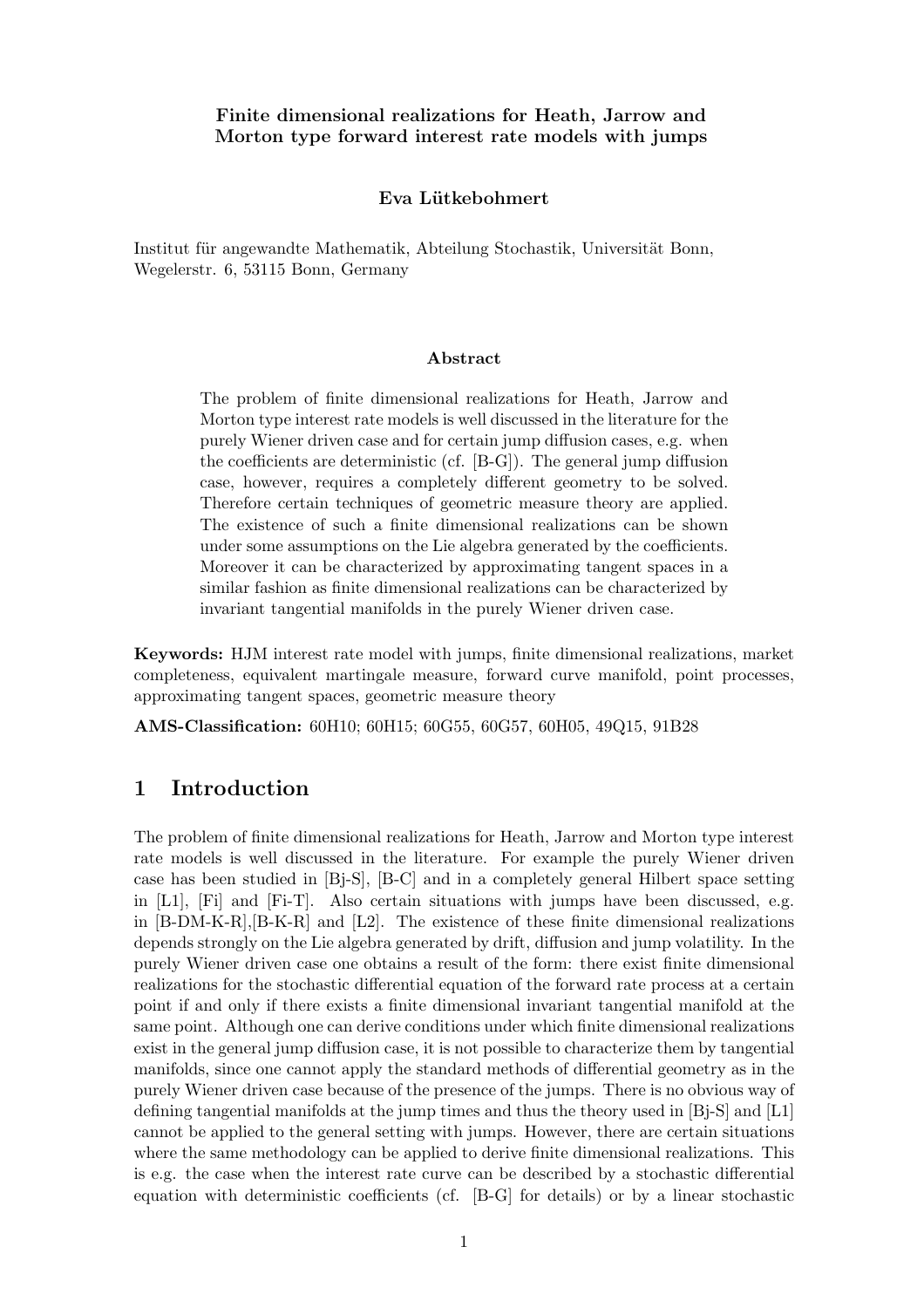differential equation as in  $[L2]$ . In the general case we use the notion of approximating tangent spaces and methods from geometric measure theory to solve the problem. In such a setting it is then possible to characterize finite dimensional realizations via approximating tangent spaces. We then derive similar results as in the continuous case, that is, conditions on the Lie algebra generated by the coefficients are exhibited which yield the existence of finite dimensional realizations and permit the representation of these by approximating tangent spaces. We discuss this general setting for interest rates characterized by stochastic differential equations with values in  $\mathbb{R}^n$  for simplicity. Thus we should actually speak about lower dimensional realizations in this case. An extension to the general Hilbert space or even Fréchet space setting is left for future work. For this also a more general geometric measure theory is needed. There are already some results on geometric measure theory on general metric spaces (see for example [AmKi], [Ki]) and we are sure that we can extend our theory to a general Hilbert space setting using these results.

## 2 Some Results from Geometric Measure Theory

In the following we will provide a brief introduction to approximating tangent spaces which we will use in the next section to characterize finite dimensional realizations.

**Definition 2.1** Let X be a metric space and  $A \subset X$  with

(1) 
$$
A \subset \bigcup_{j=1}^{\infty} C_j
$$
, for  $C_j \subset X$  with  $\operatorname{diam} C_j < \delta$ ,

for some  $\delta > 0$ . Define

(2) 
$$
\mathcal{H}_{\delta}^{n}(A) := \inf \left\{ \sum_{j=1}^{\infty} \omega_{n} \left( \frac{\text{diam } C_{j}}{2} \right)^{n} \right\},
$$

where  $\omega_n$  are certain weights for  $n \in \mathbb{N}$ . The *n*-dimensional Hausdorff measure  $\mathcal{H}^n$  of A is then defined by

(3) 
$$
\mathcal{H}^n(A) := \lim_{\delta \downarrow 0} \mathcal{H}^n_{\delta}(A).
$$

The weights  $\omega_n$  in the (2) are given by the volume of the unit ball in  $\mathbb{R}^n$  if  $n \in \mathbb{N}$  and they are defined as any convenient positive constants otherwise. The infimum in (2) is taken over all countable collections  $(C_j)_{j\in\mathbb{N}}$  of subset of X such that (1) holds. The limit in equation (3) always exists (although it may be  $+\infty$  ), because  $\mathcal{H}_{\delta}^n(A)$  is a decreasing function of  $\delta$ . Thus

$$
\mathcal{H}^n(A) = \sup_{\delta > 0} \mathcal{H}^n_{\delta}(A).
$$

We have  $\mathcal{H}_{\delta}^n(A) < +\infty$  for all  $\delta > 0, m \ge 0$ , if A is a totally bounded subset of X. One can show (see for example [Sim]) that on  $\mathbb{R}^n$  the Hausdorff measure  $\mathcal{H}^n$  and the n-dimensional Lebesgue measure which we will always denote by  $d\lambda^n$  coincide. We will make use of this property later on, when we want to show Hausdorff measurability of a set M.

**Definition 2.2** A set  $M \subseteq \mathbb{R}^{n+m}$  is called *countable n-rectifiable* if

$$
M \subseteq M_0 \cup \bigcup_{j=1}^{\infty} F_j(\mathbb{R}^n),
$$

where  $\mathcal{H}^n(M_0) = 0$  and  $F_j : \mathbb{R}^n \to \mathbb{R}^{n+m}$  is Lipschitz.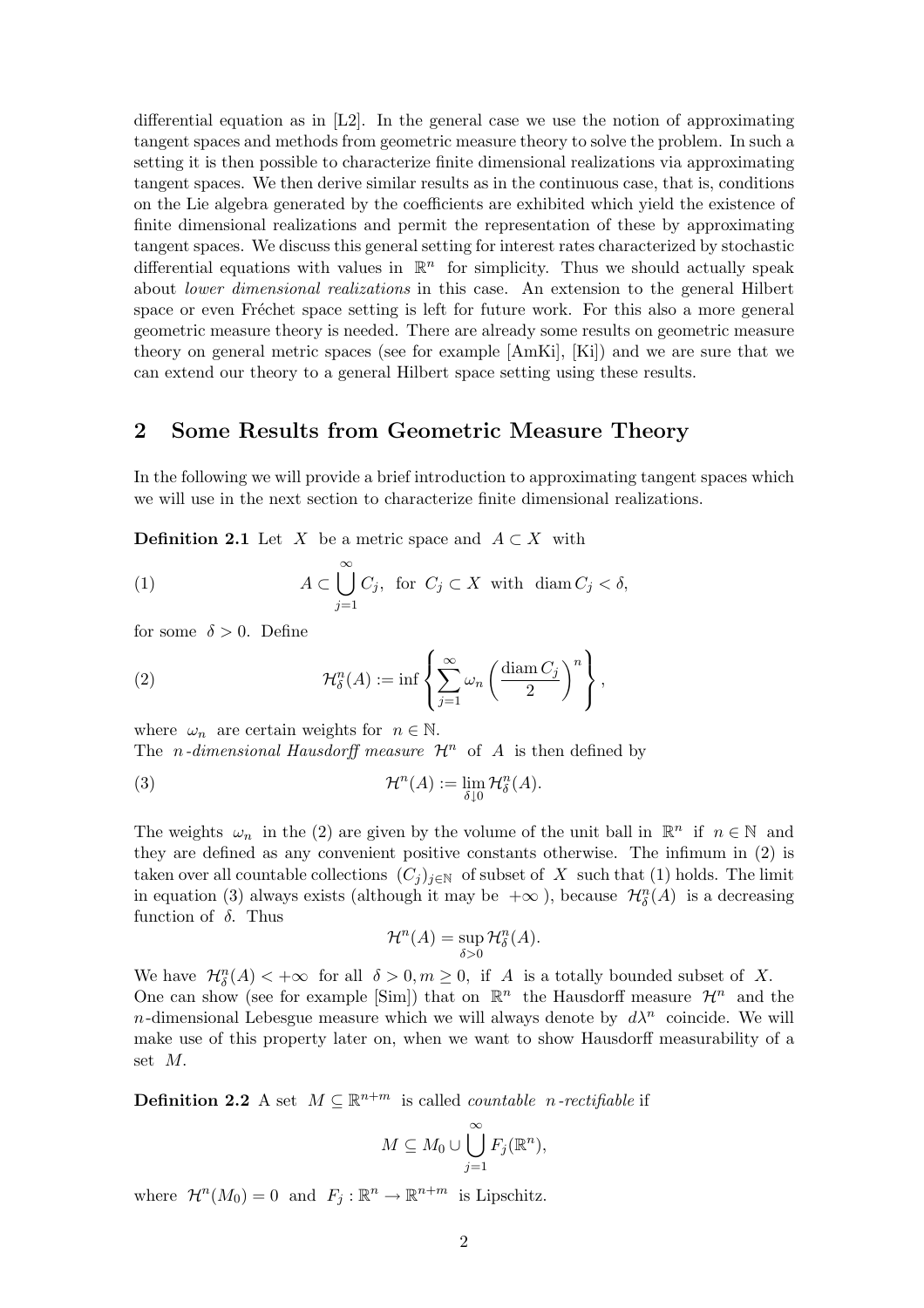Remark 2.3 Countable n-rectifiable sets can also be characterized as follows: An  $\mathcal{H}^n$ -measurable set  $M \subseteq \mathbb{R}^{n+m}$  is countable *n*-rectifiable if and only if

$$
M\subset \bigcup_{j=0}^\infty N_j
$$

with  $\mathcal{H}^n(N_0) = 0$  and where each set  $N_j$  for  $j \geq 1$  is an embedded *n*-dimensional  $C^1$ -submanifold of  $\mathbb{R}^{n+m}$  (cf. [Sim] Lemma 11.1.). This characterization is derived by approximating the Lipschitz functions  $F_j$  by  $C^1$ -functions.

If M is  $\mathcal{H}^n$ -measurable, countable *n*-rectifiable, then we can also write M as the disjoint union

$$
M = \bigcup_{j=0}^{\infty} M_j,
$$

where  $\mathcal{H}^n(M_0) = 0$ ,  $M_j \subset N_j$  for  $j \geq 1$ ,  $M_j$  are  $\mathcal{H}^n$ -measurable and  $N_j$  are embedded *n*-dimensional C<sup>1</sup>-submanifolds of  $\mathbb{R}^{n+m}$ . We simply define the  $M_j$ 's inductively by

$$
M_j := (M \cap N_j) \setminus \bigcup_{i=0}^{j-1} M_j,
$$

for  $j \geq 1$ , with  $M_0 := M \setminus \bigcup_{j=0}^{\infty} N_j$ , having  $\mathcal{H}^n$ -measure zero.

Let  $G(n, n + m)$  denoted the space of all *n*-dimensional non orientated subspaces of  $\mathbb{R}^{n+m}$ .

**Definition 2.4** (i) Let  $M \subseteq \mathbb{R}^{n+m}$  be  $\mathcal{H}^n$ -measurable with  $\mathcal{H}^n(M \cap K) < \infty$  for compact K. Hence  $\mathcal{H}^n \downharpoonright M$  is a Radon measure, where the symbol  $\downharpoonright$  denotes that we consider the measure  $\mathcal{H}^n$  only on the set M.  $P \in G(n, n+m)$  is called an approximating tangent space in a given point  $x \in \mathbb{R}^{n+m}$ , if

$$
\lim_{\rho \downarrow 0} \int_{\zeta_{x,\rho}(M)} \phi d\mathcal{H}^n = \int_P \phi d\mathcal{H}^n
$$
 for all test functions  $\phi \in C_0^0(\mathbb{R}^{n+m})$ 

or, equivalently, if

$$
\mathcal{H}^n \downharpoonright \zeta_{x,\rho}(M) \to \mathcal{H}^n \downharpoonright P \text{ weak* in } C_0^0(B_R(0))^* \text{ for } R > 0.
$$

Then we write  $T_xM = P$ . In this definition  $\zeta_{x,\rho}(M)$  denotes a blow-up function  $\zeta_{x,\rho}(M): \mathbb{R}^{n+m} \to \mathbb{R}^{n+m}$  defined by

$$
\zeta_{x,\rho}(y):=\rho^{-1}(y-x)
$$

for positive  $\rho$  and  $x, y \in \mathbb{R}^{n+m}$ .

(ii) Let  $M \subseteq \mathbb{R}^{n+m}$  be  $\mathcal{H}^n$ -measurable and let  $\theta$  be a positive locally  $\mathcal{H}^n$ -integrable function on M, i.e.  $\theta \mid M \in L^1_{loc}(\mathcal{H}^n)$  or respectively  $\theta \cdot \mathcal{H}^n \mid M$  is a Radon measure. An *n*-dimensional subspace  $P \in G(n, n+m)$  is called an *approximating tangent space* of M with respect to  $\theta$  in a fixed point  $x \in \mathbb{R}^{n+m}$ , if

$$
\lim_{\rho \downarrow 0} \int_{\zeta_{x,\rho}(M)} \phi(y)\theta(x+\rho y)d\mathcal{H}^n(y) = \theta(x) \int_P \phi d\mathcal{H}^n \text{ for all test functions } \phi \in C_0^0(\mathbb{R}^{n+m})
$$

or, equivalently, if

 $\rho^{-n}\zeta_{x,\rho}(\theta \cdot \mathcal{H}^n \mid M) \to \theta(x) \cdot P$  weak\* in  $C_0^0(B_R(0))^*$  for  $R > 0$ ,

where the image measure is generally defined by  $\zeta_{x,\rho}(\mu)(A) = \mu(x + \rho A)$  for  $A \subseteq \mathbb{R}^{n+m}$ and where  $\mu$  is a measure on  $\mathbb{R}^{n+m}$ .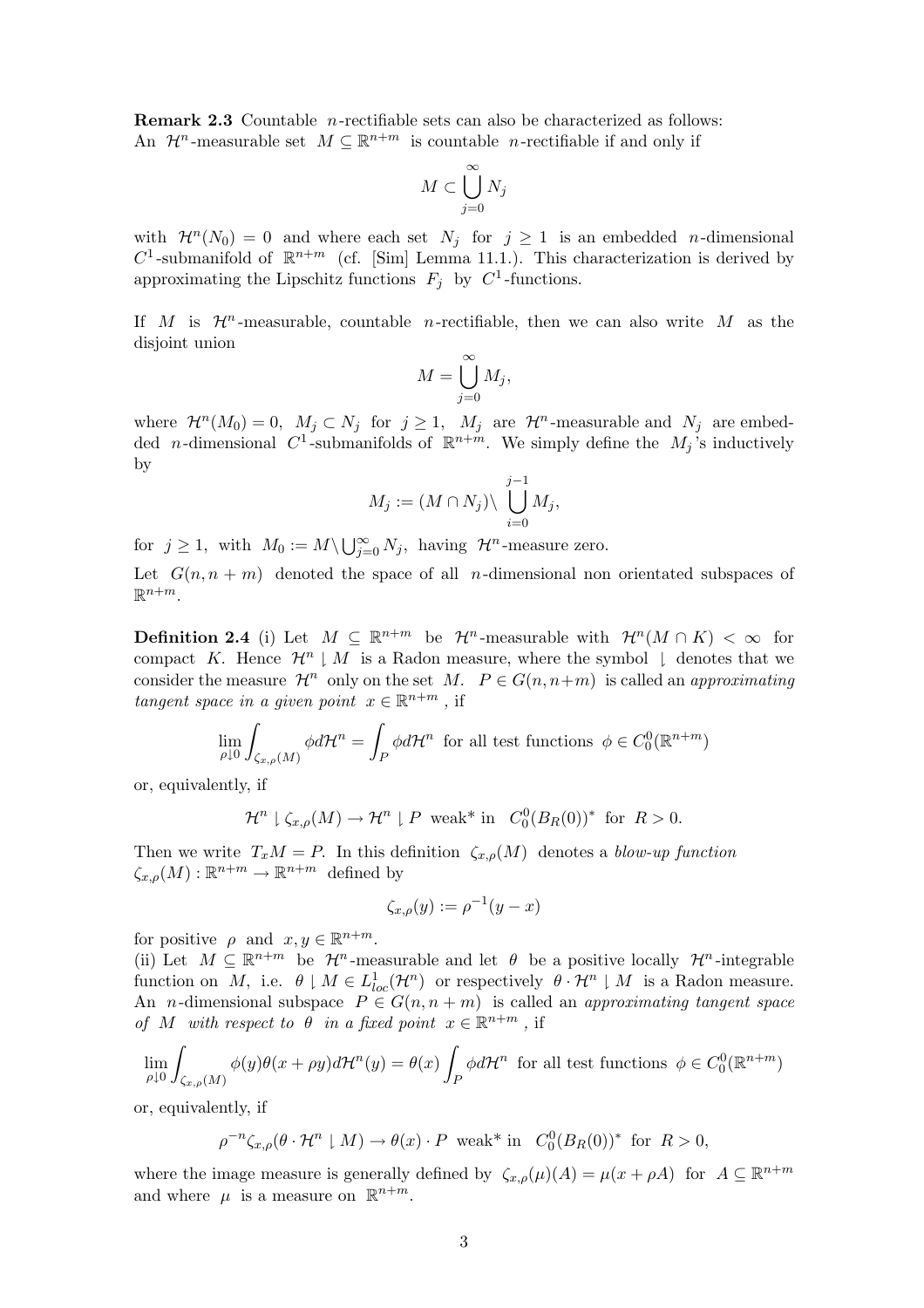It is often more convenient to show the existence of a positive locally  $\mathcal{H}^n$ -integrable function  $\theta$  on M, which is evidently equivalent to the fact that M can be expressed as the countable union of  $\mathcal{H}^n$ -measurable sets with locally finite  $\mathcal{H}^n$ -measure. This motivates definition (2.4) (ii), since the condition  $\mathcal{H}^n(M \cap K) < \infty$  for all compact K in definition 2.4 (i) can then be relaxed. If  $\mu := \mathcal{H}^n \downharpoonright \theta$  and if  $M_\eta := \{x \in M : \theta(x) > \eta\},\$ then  $\mathcal{H}^n(M_n \cap K) < \infty$  for each compact K and

$$
\limsup_{\rho \downarrow 0} \frac{\mu(M \sim M_\eta \cap B_\rho(x))}{\omega_n \rho^n} = 0,
$$

where  $B_{\rho}(x)$  denotes the closed ball of radius  $\rho$  around x and  $\omega_n \rho^n$  denotes the volume of  $B_\rho$  in  $\mathbb{R}^n$ . This is the *n*-dimensional upper density of  $\mu$  (see [Sim].) Hence the approximating tangent space for M with respect to  $\theta$  coincides with  $T_xM_n$  as defined in  $(2.4)$  (i) if the latter exists. Moreover the approximating tangent spaces of M with respect to two different positive  $\mathcal{H}^n$ -integrable functions  $\theta, \tilde{\theta}$  coincide  $\mathcal{H}^n$ -a.e. in M. Furthermore, one can show (see [Sim], Lemma 17.11) that under certain conditions the approximating tangent space coincides with the "classical" tangent plane.

The following theorem gives the important characterization of countably  $n$ -rectifiable sets in terms of existence of approximating tangent spaces.

**Theorem 2.5** A Radon measure  $\mu$  on  $\mathbb{R}^{n+m}$  is of the form

$$
\mu = \theta \cdot \mathcal{H}^n \downharpoonright M
$$

with countable n-rectifiable set M and positive, local  $\mathcal{H}^n$ -integrable function  $\theta$  on M if and only if there exists an approximating tangent space of M with density  $\theta(x) > 0$ for  $\mu$ -almost all  $x \in \mathbb{R}^{n+m}$ .

In other words: suppose M is  $\mathcal{H}^n$ -measurable. Then M is countable n-rectifiable if and only if there is a positive locally  $\mathcal{H}^n$ -integrable function  $\theta$  on M with respect to which the approximating tangent space  $T_xM$  exists for  $\mathcal{H}^n$ -a.e.  $x \in M$ . The following corollary is a direct consequence of the above theorem.

**Corollary 2.6** Let  $M \subseteq \mathbb{R}^{n+m}$  be a countable n-rectifiable set and let  $\theta$  be a positive local  $\mathcal{H}^n$ -integrable function on M. Then there exists an approximating tangent space of M with respect to  $\theta$  for  $\mathcal{H}^n$ -a.a.  $x \in M$ .

# 3 Finite Dimensional Realizations for General Interest Rate Models

Let  $r_t$  be an interest rate process at time  $t \in [0,T]$  where T is the maturity time.  $r_t$ can be viewed as a process of the time-to-maturity  $x := T - t$ . In most situations it is convenient to use Musiela parametrization which is a parametrization in terms of timeto-maturity rather than time-of-maturity. Hence we will also work with this notation. Assume that  $r_t \in H$  where H is a separable Hilbert space satisfying the following conditions.

**Assumption 3.1** The Hilbert space  $H$  of forward curves is assumed to satisfy the following properties: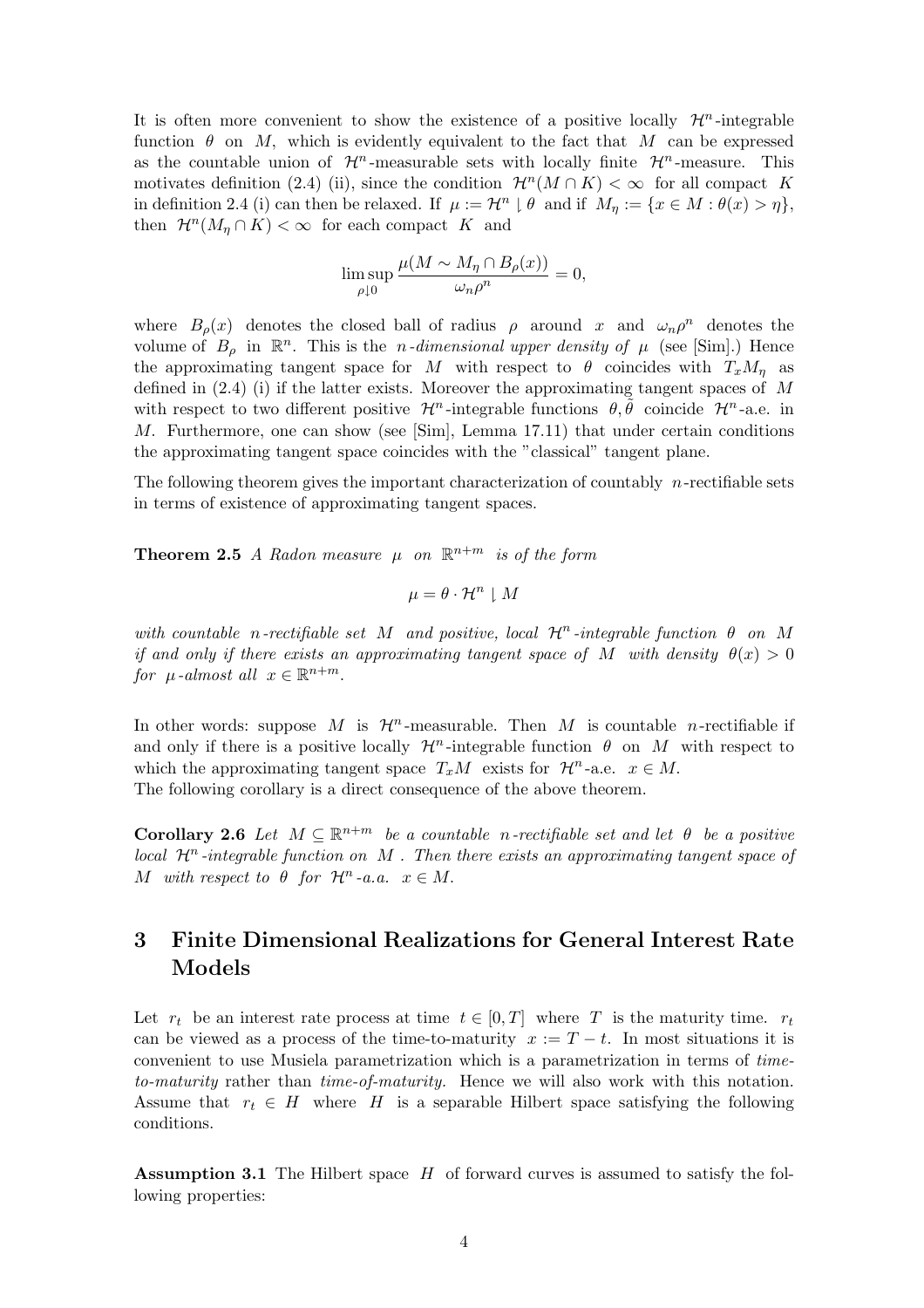- (1) Assume that the Hilbert space  $H$  can be continuously embedded in the space  $L^2(\mathbb{R}_+)$  (that is, for every  $x \in \mathbb{R}_+$  the pointwise evaluation  $ev_x : h \mapsto h(x)$ is a continuous linear functional on  $H$ ).
- (2) Assume that  $H$  is separable.

**Remark 3.2** One can show that the family of right-shifts  $(S_t f)(x) = f(t + x)$  forms a strongly continuous semigroup S on the space  $L^2(\mathbb{R}_+)$  and is generated by the operator  $A = \frac{d}{dx}$  with domain  $D(A) = H^{1,2}(\mathbb{R}_+).$ 

This general Hilbert space of forward curves includes several important Heath, Jarrow and Morton interest rate models. A similar setting for continuous forward rate models was introduced by Filipovic and Teichmann in [Fi-T] and we also used the above setting in [L2] where finite dimensional realizations for linear interest rate models with jumps were studied. In the real world, however, one is interested in computing the interest rate  $r_t$  explicitly. Since the Hilbert space setting is too complex to be used for numerical computations, one has to discretize the problem. Since the Hilbert space is separable, there exists a complete orthonormal basis of H. Usually one considers a finite dimensional subspace spanned by  $n$  basis vectors such that the finite dimensional subspaces converge to the infinite dimensional space as  $n \to \infty$ . Since every finite dimensional Hilbert space is isomorphic to an  $\mathbb{R}^n$  for some  $n \in \mathbb{N}$ , we can consider the problem for  $r_t \in \mathbb{R}^n$ . For n sufficiently large this will produce a good approximation of the real situation. The problem we consider in this paper is that even such a finite dimensional setting it is often too high dimensional. Hence we are interested in lower dimensional representations of such a model. This will be explained in more detail below.

Consider a general interest rate model of the form

(4) 
$$
\begin{cases} dr_t = \alpha(t, r_t)dt + \beta(t, r_t) \circ dW_t + \int_E \delta(t, r_t, y)\bar{\mu}(dt, dy) \\ r_s = r^0, \end{cases}
$$

where  $\circ$  denotes the Stratonovich integral (see for example [Kar] or [IW]) and  $r^0 \in \mathbb{R}^n$ . The coefficients are defined as follows

$$
\alpha : [0, T] \times \mathbb{R}^n \longrightarrow \mathbb{R}^n
$$

$$
\beta : [0, T] \times \mathbb{R}^n \longrightarrow \mathbb{R}^{n \times d}
$$

$$
\delta : [0, T] \times \mathbb{R}^n \times E \longrightarrow \mathbb{R}^n
$$

and  $W = (W_1, \ldots, W_d)$  is a d-dimensional Wiener process and  $\bar{\mu} := \mu - \nu$  is the local martingale corresponding to a marked point process  $\mu$  with compensator  $\nu(dt, dy)$  on a Blackwell space  $(E, \mathcal{E})$  (see for example De-Me) or  $\text{[Ge]}$  for the definition and properties of such a space) The compensator of a marked point process always exists when  $\mu$  is an optional  $\tilde{\mathcal{P}} - \sigma$ -finite marked point process, which we will assume here. For the definition of an optional  $\tilde{\mathcal{P}}$  –  $\sigma$ -finite marked point process and properties see for example [J]. Moreover we assume that there exists an intensity measure  $\lambda$  for  $\mu$  such that

$$
\nu(dt, dy) = \lambda_t(dy)dt.
$$

We now define lower dimensional realizations as follows.

**Definition 3.3** The stochastic differential equation (4) has a local m-dimensional real*ization* at the initial curve  $r^0$  for  $m < n$  if there exist a point  $z_0 \in V$ , smooth vector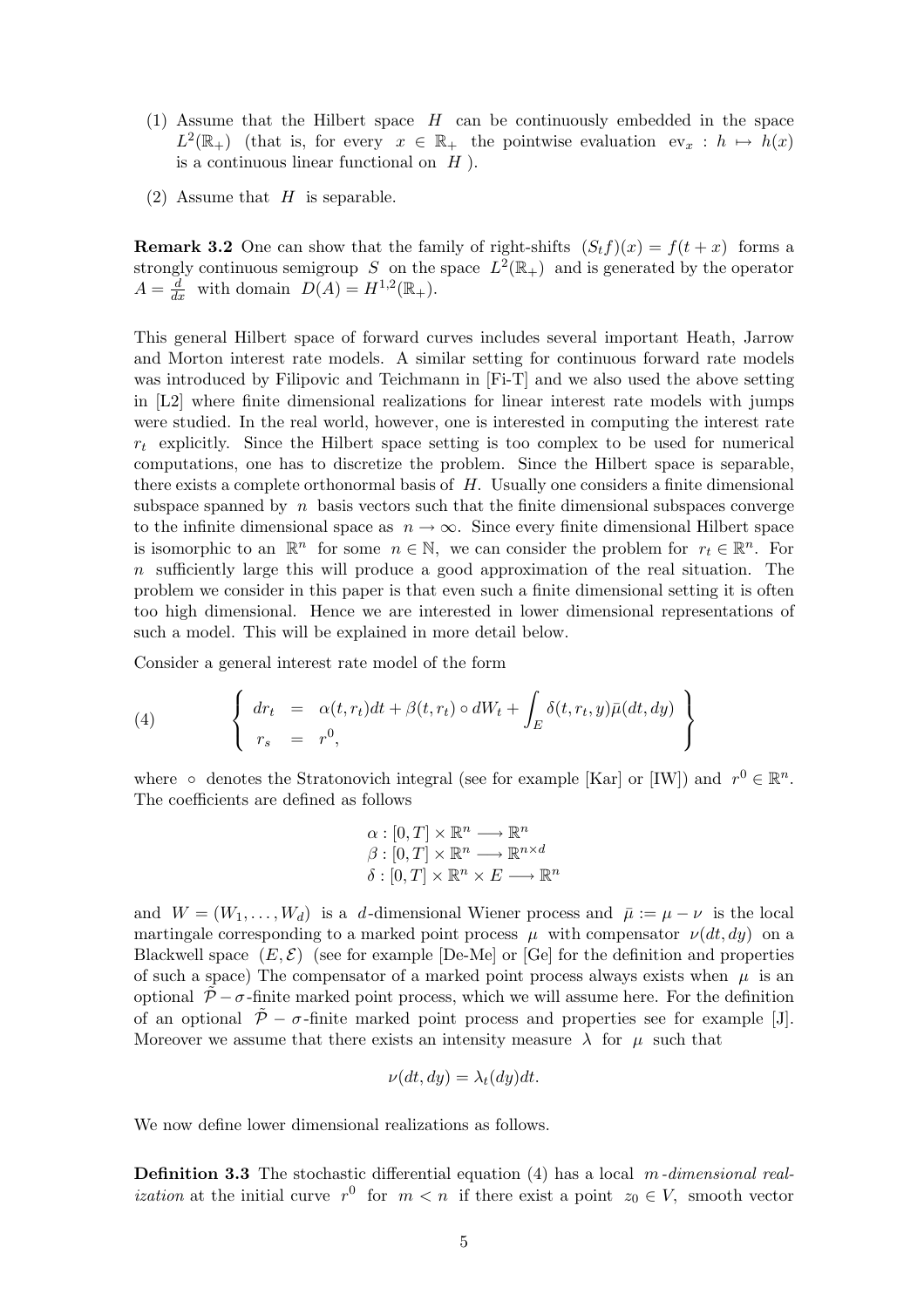fields  $a: V \to \mathbb{R}^n$ ,  $b: V \to \mathbb{R}^{n \times d}$  and  $c: V \times E \to \mathbb{R}^n$  on an open m-dimensional subset V of  $\mathbb{R}^n$  and a smooth mapping  $g: V \to \mathbb{R}^n$  with  $g(z^0) = r^0$ , such that r has a local representation

(5) r<sup>t</sup> = g(Zt),

where  $Z$  is the solution of the m-dimensional Stratonovich stochastic differential equation:

(6) 
$$
\begin{cases} dZ(t) = a(Z(t))dt + b(Z(t)) \circ dW_t + \int_E c(Z(t), y)\bar{\mu}(dt, dy) \\ Z_s = z^0. \end{cases}
$$

Here "local" means that the representation holds for all times t with  $s \leq t < \tau(r^0, s)$ P-a.s., where  $\tau(r^0, s)$  is a strictly positive stopping time for every  $(r^0, s) \in \mathbb{R}^n \times \mathbb{R}_+$  with  $\tau(r^0,s) > s.$ 

However there are some difficulties since there are jumps at certain times and hence we will not be able to describe finite dimensional realizations in terms of invariant tangential submanifolds as in  $[B<sub>i</sub>-S], [B-C], [L1],$  since whenever there is a jump invariance will get lost and moreover tangency can no longer be defined in the usual way. Here *invariance* is meant in the sense that a submanifold  $G \subset \mathbb{R}^n$  is invariant under the stochastic differential equation (4) if  $r_t \in G$  for all  $t \geq s$  and for all initial conditions  $(r^0, s) \in G \times \mathbb{R}_+$ . Furthermore, we will have to change the initial curve  $r^0$  after every jump. Thus, if we assume that there exists a finite dimensional realization to equation (4) near  $r^0$  for an initial time s before the first jump occurs, we have to add the jump to the initial curve at the jump time to obtain the new initial curve for the next time interval, i.e. up to the next jump. However this will change the whole solution of the stochastic differential equation (4). This is why it is not possible to describe finite dimensional realization for the stochastic differential equation (4) via invariant tangential manifolds when the coefficients are arbitrary functions of  $t$  and the forward rate  $r_t$  itself. However, if the coefficients would be linear in r the solution r of the stochastic differential equation (4) for the new initial point after the first jump would just be the solution of the stochastic differential equation before the jump without any jumps plus the solution of the same stochastic differential equation but with initial condition given by the value obtained just after the first jump. This idea is explained in more detail in [L2]. In our general model, however, it is not possible to describe finite dimensional realizations via invariant tangential submanifolds. As already mentioned aboe the problem occurs at the jump times  $s_n := T_n(\omega)$  for a fixed  $\omega \in \Omega$  defined by

$$
T_0(\omega) := s \in \mathbb{R}_+ T_n(\omega) := \min\{t : \bar{\mu}_{t+}(\omega) - \bar{\mu}_{t-}(\omega) > 0 \text{ and } t > T_{n-1}(\omega)\}, \ \ n \ge 1.
$$

Even if it is possible to find finite dimensional realizations in small neighborhoods of initial points  $r_n^0$ , corresponding to initial times  $t_n$ , in which there are no jumps at all and if these finite dimensional realizations can be characterized via finite dimensional tangential manifolds  $G_n$ , the limit of these manifolds as  $t_n$  tends to a jump time  $T_n(\omega)$  does not have to be a manifold any longer since there could be some singularities. This is why we introduced approximating tangent spaces in the former section 2.

Consider the set

$$
M := \Big\{\alpha(t,r_t), \beta_1(t,r_t), \ldots, \beta_d(t,r_t), \delta(t,r_t,y): y \in E, \ |t-s| < \epsilon, \ r_t \in \mathbb{R}^n \text{ near } r^0 \Big\}.
$$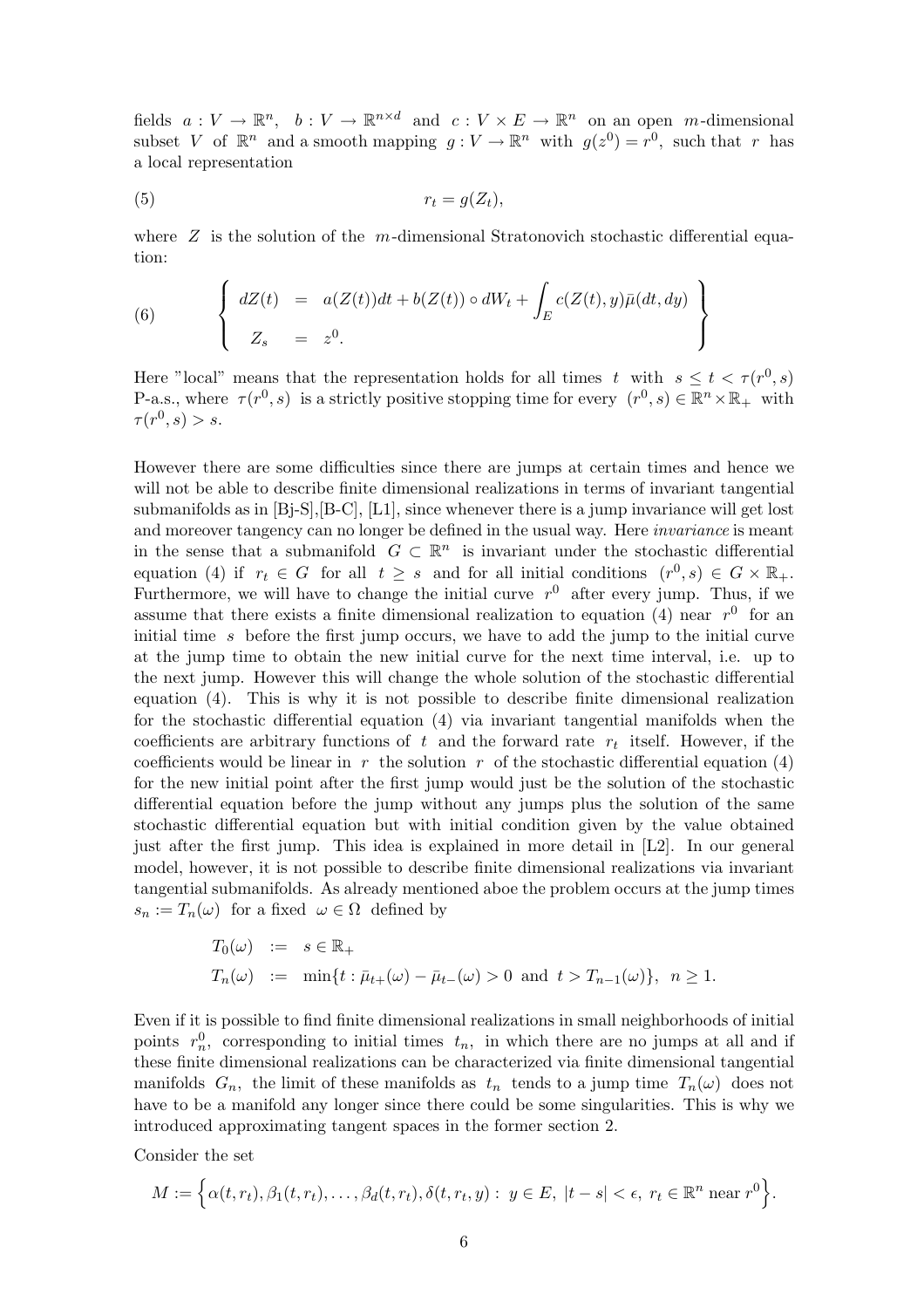This is a subset of  $\mathbb{R}^n$ . Our aim is now to give conditions for the existence of an approximating tangent space for M in an initial point  $r^0$ . Here we proceed as follows:

- (1) We want to show now that M is  $\mathcal{H}^m$ -measurable for some integer  $m < n$  and that  $\mathcal{H}^m(M \cap K) < \infty$  for compact K. Then  $\mathcal{H}^m \downharpoonright M$  is a Radon measure. Since the Hausdorff measure equals the Lebesgue measure on  $\mathbb{R}^n$  we only have to show Lebesgue measurability.
- (2) Since we want to apply corollary 2.6 we have to show that M is m-rectifiable. Then the lemma states that the limit in definition 2.4 (i) exists and equals the integral over an  $m$ -dimensional subspace  $P$  of  $\mathbb{R}^n$ .

We first show countable m-rectification. We assumed  $\alpha, \beta$  and  $\delta(y)$  for fixed  $y \in E$ to be smooth vector fields from  $[0, T] \times \mathbb{R}^n$  in  $\mathbb{R}^n$ . To show m-rectification we have to find Lipschitz functions  $F_j : \mathbb{R}^m \longrightarrow \mathbb{R}^n$  such that

$$
M\subseteq M_0\cup\bigcup_{j=1}^{\infty}F_j(\mathbb{R}^m)
$$

where  $\mathcal{H}^m(M_0) = 0$ . For arbitrary coefficients this is very unlikely to hold. Hence we have to impose some assumption on the coefficients  $\alpha, \beta$  and  $\delta$ . Therefore we suppose that

$$
\overline{M} := \text{span}\left(\left\{\alpha(t, r_t), \beta_1(t, r_t), \dots, \beta_d(t, r_t), \delta(t, r_t, y) : y \in E, \ |t - s| < \epsilon, \ r_t \in \mathbb{R}^n \text{ near } r^0\right\}\right).
$$

is m-dimensional for some  $m < n$ . Then we can choose a basis  $(e_1, \ldots, e_m)$  of the span  $\overline{M}$  above.  $\overline{M}$  is a linear subspace of  $\mathbb{R}^n$  and  $\overline{M}$  can be mapped to  $\mathbb{R}^m$  via a rotation  $O \in O(\mathbb{R}^n)$ , where  $O(\mathbb{R}^n)$  is the set of orthogonal matrices on  $\mathbb{R}^n$ . Without loss of generality we can then renumber the coordinates so that  $(e_1, \ldots, e_m)$  are the first m coordinates. We choose  $F: \mathbb{R}^m \longrightarrow \mathbb{R}^n$  as

(7) 
$$
F(x_1,...,x_m) = O^{-1}(x_1,...,x_m,0,...,0).
$$

Since F is a linear mapping and  $||F|| = ||O||$  is bounded, F is Lipschitz and we obtain

$$
M \subseteq F(\mathbb{R}^m).
$$

Hence  $M$  is m-rectifiable under the assumption that

$$
\text{span}\left(\left\{\alpha(t,r_t),\beta_1(t,r_t),\ldots,\beta_d(t,r_t),\delta(t,r_t,y): y \in E, \ |t-s| < \epsilon, \ r_t \in \mathbb{R}^n \text{ near } r^0\right\}\right)
$$

is m-dimensional.

Now we have to show Lebesgue integrability of M under the condition that the space  $\overline{M}$  is m-dimensional. With the rotation O above we can achieve that the image of M under the mapping O satisfies  $O(M) \subset \mathbb{R}^m \times \{0\}^{n-m}$  and we can view M as a subset of  $\mathbb{R}^m$ . Hence the *n*-dimensional Lebesgue measure of M vanishes. Since M is the graph of integrable functions  $\alpha, \beta$  and  $\delta$ , M is itself integrable with respect to the m-dimensional Lebesgue measure. Thus we know that  $M$  is Hausdorff measurable. In particular, we also know that  $\mathcal{H}^m(M \cap K) < \infty$  for all compact K by the same reason.

Now we define  $\theta$  in corollary 2.6 as the function identically 1. Then all assumptions of the lemma are fulfilled and we obtain that there exists an approximating tangent space of M. We will denote this tangent space by P.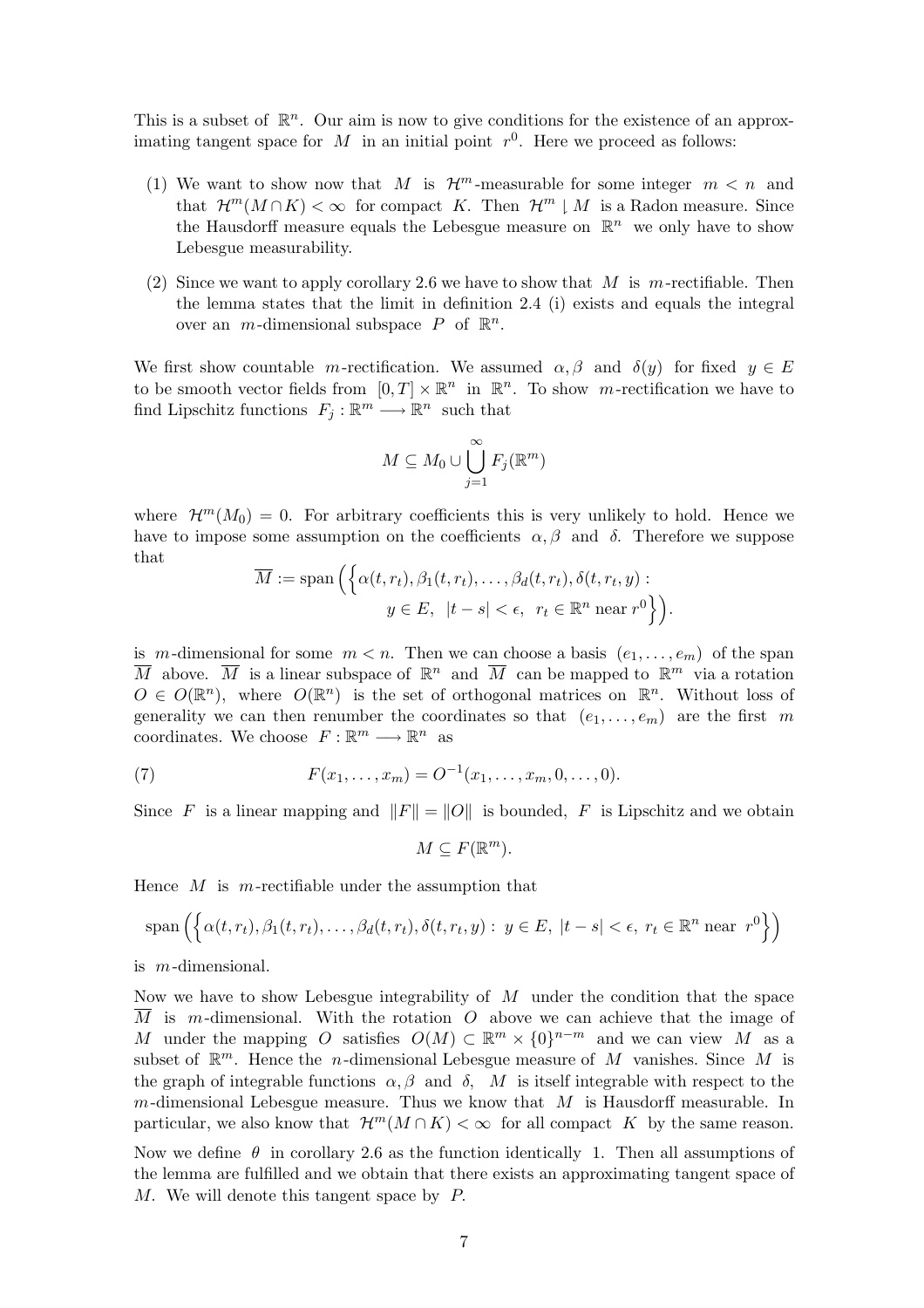The next question is whether it is possible to find an  $m$ -dimensional stochastic process  $Z_t$  living in the approximating tangent space P and a mapping  $g: \mathbb{R}^m \longrightarrow \mathbb{R}^n$  such that

$$
r_t = g(Z_t).
$$

To ensure the existence of an approximating tangent space for  $M$  we will always assume the following, which was the only condition needed above to show  $m$ -rectification and  $\mathcal{H}^m$ -measurability.

#### Assumption 3.4 Suppose that

$$
\overline{M} := \text{span}\left(\left\{\alpha(t, r_t), \beta_1(t, r_t), \dots, \beta_d(t, r_t), \delta(t, r_t, y) : \right\}
$$

$$
y \in E, \ |t - s| < \epsilon, \ r_t \in \mathbb{R}^n \text{ near } r^0\right\}\right)
$$

is m-dimensional for some  $m < n$ .

Moreover we will need some conditions for the marked point process so that there are only finitely many jumps in every finite time interval.

## **Assumption 3.5** (1) Suppose that  $\mu$  has only finitely many jumps in every finite time interval.

 $(2)$  Assume that the marked point process is cádlág.

**Idea 3.6** Consider the stochastic differential equation (4) at an initial curve  $r^0$  for an initial time  $s$ , which is not a jump time. Then by assumption  $(3.5)$  there exists a neighborhood of s such that  $r_t$  has only finitely many jumps and if we choose the neighborhood of s small enough we can achieve that  $r_t$  has no jumps at all for all t near s. Thus we obtain from previous observations (see e.g. the discussion of the continuous case in [L2]) that there exists an  $m$ -dimensional realization of (4) near  $r^0$  if and only if the Lie algebra generated by the drift and both volatilities is  $m$ -dimensional. For this to make sense the Lie algebra obviously has to be well-defined which was achieved in [L2] and [Fi-T] by assuming the initial point  $r^0$  to be in the Fréchet space  $D(A_0^{\infty})$  where A is the operator  $\frac{\partial}{\partial x}$  which appears in the Heath, Jarrow and Morton drift condition. Then the Lie algebra of the coefficients, which were assumed to be smooth vector fields, is well defined. Thus we have to ensure here as well that the Lie algebra is well defined. Therefore we assume the coefficients to be smooth vector fields. Hence we have an  $m$ -dimensional process Z and a mapping  $g : \mathbb{R}^m \longrightarrow \mathbb{R}^n$  such that

$$
r_t = g(Z_t)
$$

for all  $t$  near the initial time s. Now we let the initial time s tend to the next jump time  $s_n$ . Lets say we have a sequence of initial times  $\{t_i\}_{i\in\mathbb{N}}$  such that  $t_i \to s_n$  for some  $n \in \mathbb{N}$ . Suppose for each such initial time  $t_i$  we have an  $m_i$ -dimensional realization of the stochastic differential equation (4) near corresponding initial curves  $r_i^0$ . By assumption (3.5) there exists an integer  $N \in \mathbb{N}$ , namely the number of jumps in the finite interval [s, s<sub>n</sub>], such that the solution processes  $r_t^i$  for  $i > N$  have no jumps in the time interval  $[t_i, s_n]$ . We now want to show that the limit of the corresponding tangential manifolds  $G_i$  as i tends to  $\infty$  is contained in the approximating tangent space  $T_{r0}M$  of M at the initial curve  $r^0$  for the initial time  $s_n$  and that the dimensions  $m_i$  of the tangential manifolds  $G_i$  tend to m. Then we can define the process Z as the limit process of the processes  $Z_i$  as i tends to  $\infty$  and the mapping g as the limit of the mappings  $g_i$ .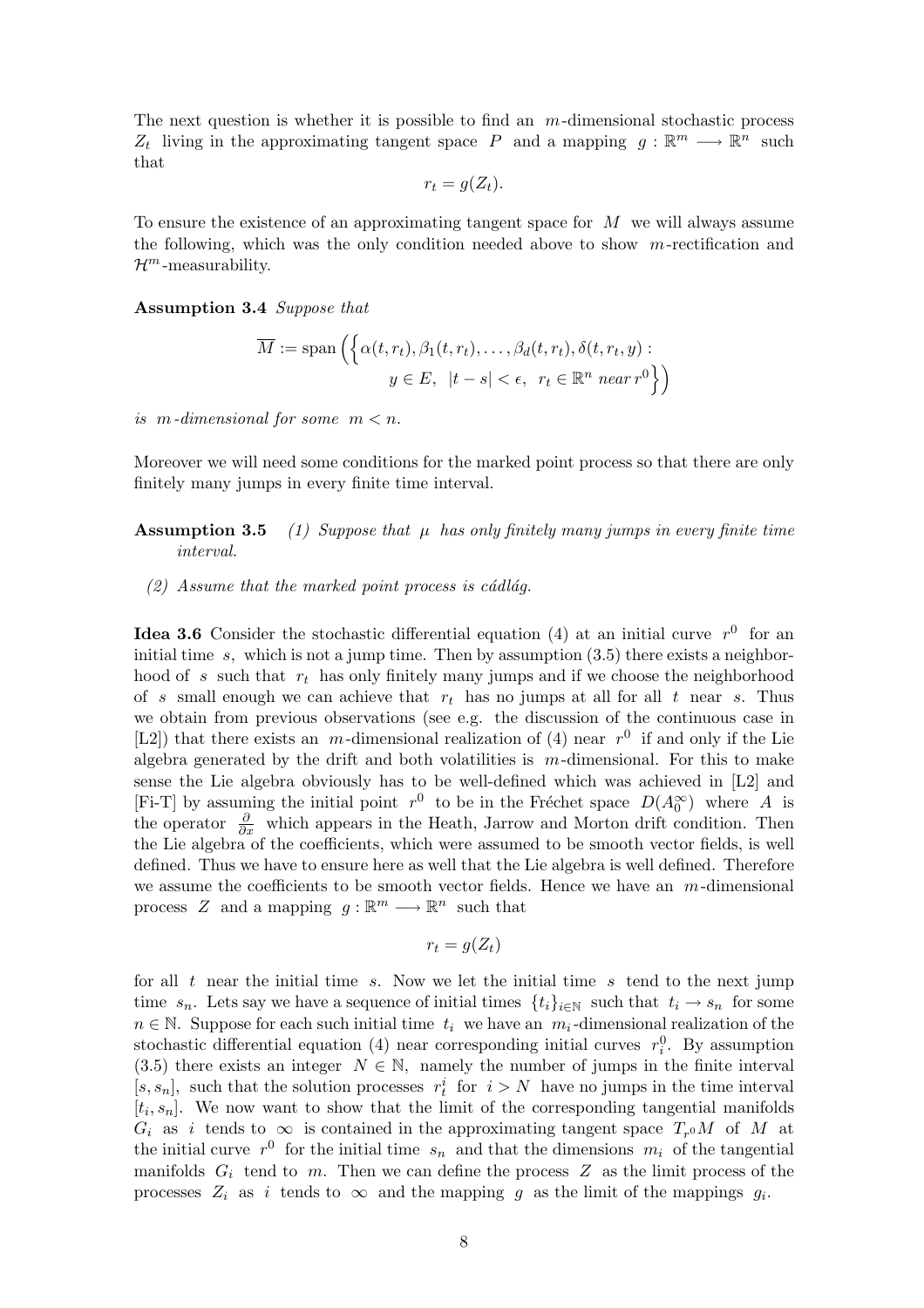**Lemma 3.7** Suppose assumptions  $(3.5)$  and  $(3.4)$  hold. The limit of the tangential manifolds  $G_i$  as i tends to  $\infty$  is contained in the approximating tangent space  $P$  of  $M$  at  $r^0$ .

**Proof 3.8** We have to consider the sequence of initial curves  $r_i^0$  for initial times  $t_i$ which converges to  $r^0$  as  $t_i$  converge to the jump time  $s_n$ . Moreover, we have a sequence of tangential manifolds  $G_i$  and the approximating tangent space P of M at  $r^0$ , which exists by corollary 2.6 and the observations above. However, at the initial curves  $r_i^0$  for times  $t_i$  where we have tangential manifolds  $G_i$ , we also have approximating tangent spaces  $P_i$ . Obviously the tangential manifold  $G_i$  is contained in the approximating tangent space  $P_i$  and the dimension of  $P_i$  equals the dimension  $m_i$  of the tangential manifold  $G_i$ . Hence it is enough to investigate whether the limit of the approximating tangent spaces  $P_i$  as i tends to  $\infty$  is contained in or equals the approximating tangent space P of M at  $r^0$ . Thus we have to consider

$$
\lim_{i\to\infty}\lim_{\rho\downarrow 0}\int_{\zeta_{r_i^0,\rho}(M)}\phi d\mathcal{H}^{m_i} \ \ for \ all \ test \ functions \ \phi\in C_0^0(\mathbb{R}^n).
$$

This limit equals

$$
\int_P \phi d\mathcal{H}^m \text{ for all test functions } \phi \in C_0^0(\mathbb{R}^n)
$$

since from elementary functional analysis it follows that

$$
\begin{aligned} &\left| \left\langle \phi \cdot \chi_{\zeta_{r^0, \rho}(M)}, \mathcal{H}^m \downharpoonright P \right\rangle - \left\langle \phi \cdot \chi_{\zeta_{r^0_{i}, \rho}(M)}, \mathcal{H}^{m_i} \downharpoonright \zeta_{r^0_{i}, \rho}(M) \right\rangle \right| \\ &\leq \left| \left\langle \phi \cdot \chi_{\zeta_{r^0, \rho}(M)}, \left( \mathcal{H}^m \downharpoonright P - \mathcal{H}^{m_i} \downharpoonright \zeta_{r^0_{i}, \rho}(M) \right) \right\rangle \right| \\ &+ \left\| \phi \cdot \chi_{\zeta_{r^0, \rho}(M)} - \phi \cdot \chi_{\zeta_{r^0_{i}, \rho}(M)} \right\| \cdot \left\| \mathcal{H}^{m_i} \downharpoonright \zeta_{r^0_{i}, \rho}(M) \right\| \end{aligned}
$$

for all test functions  $\phi \in C_0^0(\mathbb{R}^n)$  and weak\* convergent sequences are bounded. Here  $\langle \cdot, \cdot \rangle$  denotes the duality product

$$
\langle x,x'\rangle=x'(x)
$$

for x' in the dual space X' and  $x \in X$ . This means that

$$
\lim_{i \to \infty} \lim_{\rho \downarrow 0} \int_{\zeta_{r_i^0, \rho}(M)} \phi d\mathcal{H}^{m_i} = \lim_{\rho \downarrow 0} \lim_{i \to \infty} \int_{\zeta_{r_i^0, \rho}(M)} \phi d\mathcal{H}^{m_i}
$$
\n
$$
= \lim_{\rho \downarrow 0} \int_{\zeta_{r_0^0, \rho}(M)} \phi d\mathcal{H}^{m} = \int_P \phi d\mathcal{H}^{m}
$$

for all test functions  $\phi \in C_0^0(\mathbb{R}^n)$ ).  $\qquad \qquad \Box$ 

Now we can proceed as described in (3.6). For every initial curve  $r_i^0$  for an initial time  $t_i$  we have an  $m_i$ -dimensional realization of the stochastic differential equation (4) if and only if the Lie algebra generated by drift and volatilities is  $m_i$ -dimensional at  $r_i^0$ . Then we also have an  $m_i$ -dimensional tangential manifold  $G_i$  at  $r_i^0$  defined via a mapping  $g_i$ by  $G_i = \text{Im}[g_i]$ . Moreover, we have an  $m_i$ -dimensional process  $Z^i$  defined by

$$
dZ_t^i = a^i(Z_t^i)dt + b^i(Z_t^i) \circ dW_t + \int_E c^i(Z_t^i, y)\bar{\mu}(dt, dy)
$$
  

$$
Z_s^i = z_0^i
$$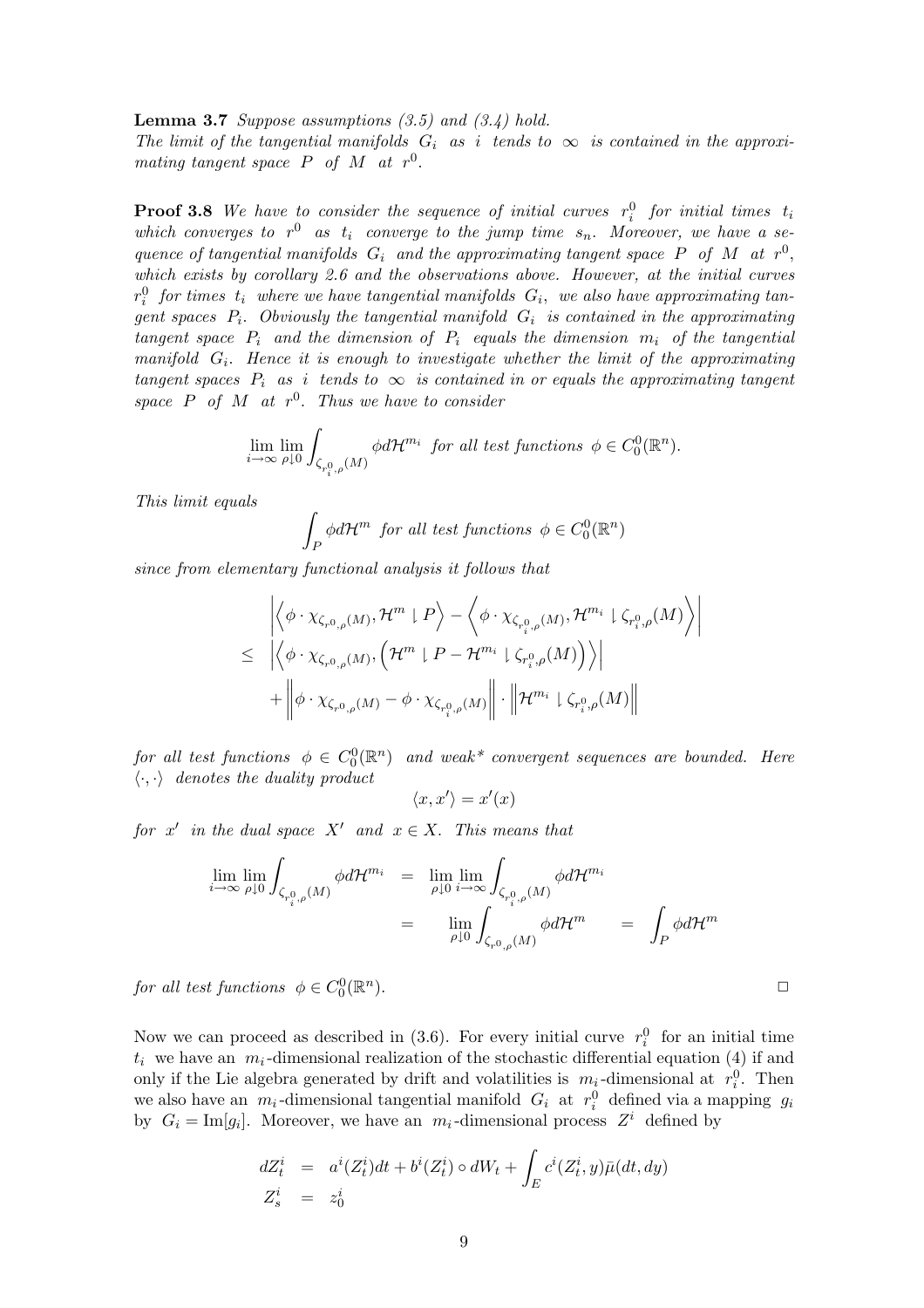such that  $r_t = g_i(Z_t^i)$  for  $|t_i - t|$  small. Now we define a process Z by

$$
dZ_t = \lim_{i \to \infty} a^i (Z_t^i) dt + \lim_{i \to \infty} b^i (Z_t^i) \circ dW_t + \int_E \lim_{i \to \infty} c^i (Z_t^i, y) \bar{\mu}(dt, dy)
$$
  

$$
Z_s = \lim_{i \to \infty} z_0^i
$$

pointwise. This process is  $m$ -dimensional since the dimension  $m_i$  tends to  $m$  as i tends to  $\infty$  and the coefficients  $a^i, b^i$  and  $c^i$  are assumed to be  $\mathbb{R}^{m_i}$ -valued ( $\mathbb{R}^{m_i \times d}$ -valued respectively). Furthermore, we define a mapping  $g$  by

$$
g := \lim_{i \to \infty} g_i.
$$

The image of this mapping does not in general define a tangential manifold any longer via  $G := \text{Im}[q]$  since there might be some singularities but it is a suitable mapping to define m-dimensional realizations for the stochastic differential equation (4) at  $r^0$  and we know that  $G \subset P = T_{r0}M$  since

$$
g_i(Z_t^i) \in \mathrm{Im}[g_i] = G_i \subset P_i \longrightarrow P
$$

and  $g_i(Z_t^i) \longrightarrow g(Z_t)$  pointwise as  $i \to \infty$ . Hence we obtain the following result

**Theorem 3.9** We assume assumptions  $(3.4)$  and  $(3.5)$ . The Lie algebra generated by drift and volatilities is m dimensional in a neighborhood of  $r^0$  and the dimension of  $\overline{M}$  is also m if and only if there exists an m-dimensional realization of the stochastic differential equation (4) at  $r^0$ .

**Proof 3.10**  $\Rightarrow$  Under the given assumptions we can apply the above construction which defines an m-dimensional process Z and a mapping g such that  $r_t = g(Z_t)$  near  $r^0$ . Moreover  $G := \text{span}(\text{Im}[g])$  defines the approximating tangent space P, the existence of which follows from the condition that the dimension of  $\overline{M}$  is m.

 $\Leftarrow$  If there exists an m-dimensional realization of the stochastic differential equation (4) at  $r^0$  then there also exists a small neighborhood of  $r^0$  such that there exist mdimensional realizations for (4) for all initial curves  $r_i^0$  near  $r^0$  for initial times  $t_i$ near the initial time s for  $r^0$ . Hence there are also some m-dimensional realizations of (4) at some  $r_i^0$  for a non-jump time  $t_i$ . In that case, we can apply the standard theory which states that the Lie algebra generated by drift and volatilities is m-dimensional in a neighborhood of  $r_i^0$ . Since one can choose  $r_i^0$  and  $t_i$  in such a way that  $t_i \rightarrow s$  for  $i \to \infty$  and  $r_i^0 \to r^0$  as i tends to  $\infty$ , we obtain that the approximating tangent space P for M at  $r^0$  exists and is m-dimensional. Theorem 2.5 then states that M is m-rectifiable and hence that  $\overline{M}$  is m-dimensional, which proves the theorem.

The next result is a stability result for stochastic differential equations with jumps. Therefore we will need in addition to assumption (3.5) also the following.

Assumption 3.11 Suppose that all coefficients  $\alpha, \beta$  and  $\delta$  are Lipschitz continuous in the r-variable with Lipschitz constants  $C_1, C_2$  and  $C_3$  respectively.

Theorem 3.12 (Stability of Stochastic Differential Equations) Consider the SDE (4) with initial time s equal to a jump time  $T_n(\omega)$  and initial curve r<sup>0</sup>. Let  $\{t_i\}_{i\in\mathbb{N}}$ be a sequence of initial times such that  $t_i > s$  and such that  $t_i$  tends to s as  $i \to \infty$ . Moreover let  $r_i^0$  be a sequence of initial curves corresponding to the initial times  $t_i$  such that  $r_i^0$  tends to  $r^0$  as  $t_i \rightarrow s$ . Under the assumptions (3.5) and (3.11) there exists an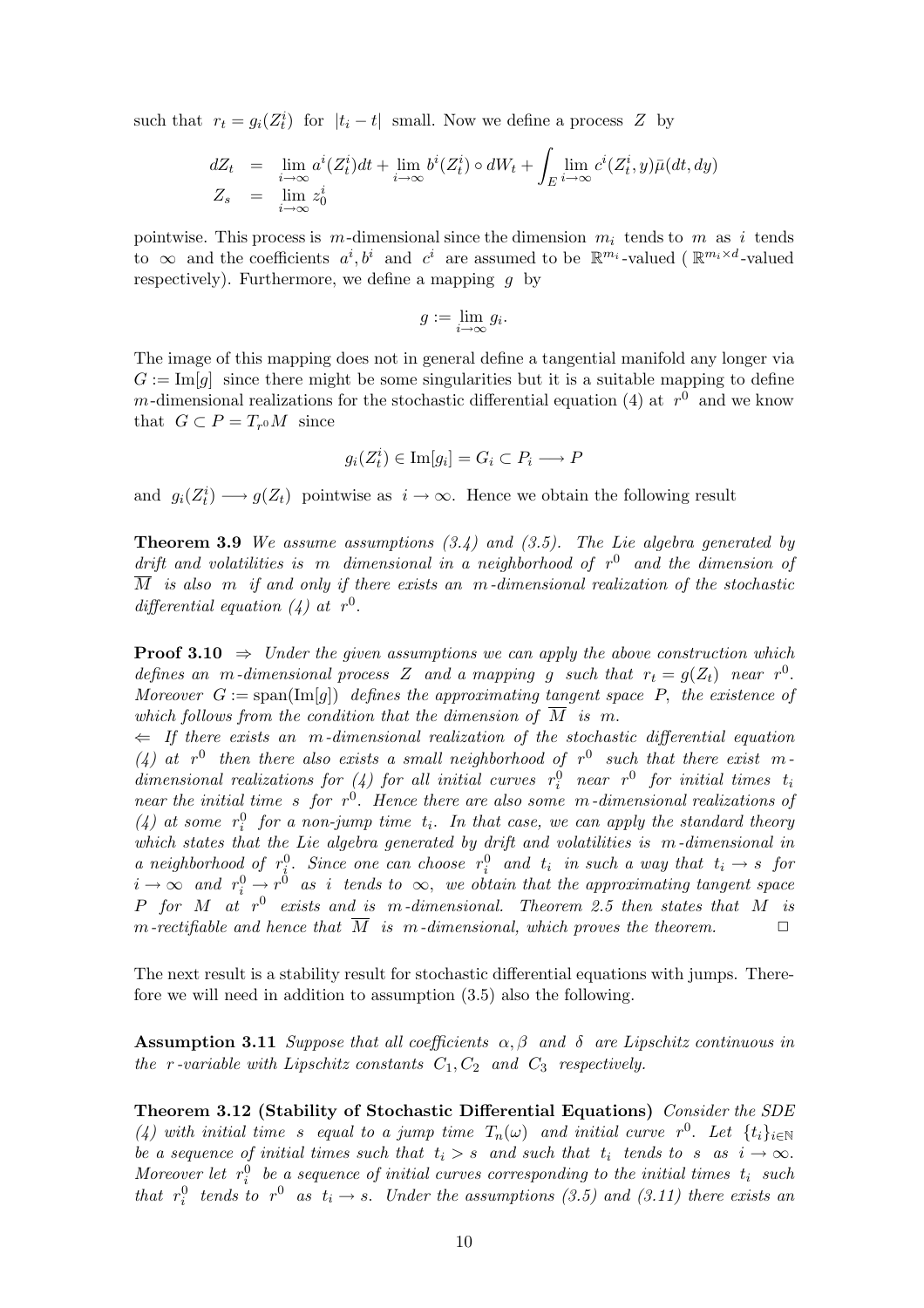integer N such that the solution  $r_t^i$  of the stochastic differential equation (4) with initial time  $t_i$  and initial curve  $r_i^0$  for  $i > N$  converges in  $L^p$  to the solution of the same stochastic differential equation (4) with initial curve  $r^0$  for initial time  $s = T_n(\omega)$  as  $i \to \infty$  for any  $p \geq 2$ .

Proof 3.13 We first show right-continuous dependence on initial data for fixed initial time s in a small neighborhood of s. Hence we want to show that the solution  $r_t^n$  of the stochastic differential equation (4) with initial curve  $r_n^0$  for initial time s converges in  $L^p$  to the solution  $r_t$  of the same stochastic differential equation with initial curve  $r<sup>0</sup>$  for the same initial time s when t is near s. By assumption (3.5) the marked point process  $\mu$  has only finitely many jumps in finite time intervals. Hence we can define stopping times  $T^n$  and  $T$  which should denote the next jump time for the process  $r_t^n$ and  $r_t$ , respectively, after time s, which is then strictly greater than s. Without loss of generality we assume that  $T(\omega) < T^{n}(\omega)$ . Hence we can consider a small time interval  $(s,T(\omega))$  in which the processes  $r_t^n$  and  $r_t$  are continuous. Since we have assumed that the process  $\mu$  has only finitely many jumps in every finite time interval, we can assume that  $\tau = \inf_{\omega \in \Omega} T(\omega) > s$ . Then we can compute for  $s < t < \tau$ 

$$
E\left[|r_t^n - r_t|^p\right] \leq E\left[|r_n^0 - r^0|^p\right] + E\left[\int_s^t |\alpha(r_u^n) - \alpha(r_u)|^p du\right] + E\left[\left|\int_s^t (\beta(r_u^n) - \beta(r_u))dW_u\right|^p\right] + E\left[\left|\int_s^t \int_E (\delta(r_u^n, y) - \delta(r_u, y))\bar{\mu}(du, dy)\right|^p\right].
$$

Since  $t < \tau$  we can apply the assumed Lipschitz-continuity of the coefficients  $\alpha, \beta$  and δ with Lipschitz-constants  $C_1, C_2$  and  $C_3$ , respectively, for  $t < τ$  and Burkholder's inequality with constants  $C_B^1$  and  $C_B^2$ , and obtain that the right hand side is less or equal

$$
E\left[|r_n^0 - r^0|^p\right] + C_1^p \cdot E\left[\int_s^t |r_u^n - r_u|^p du\right]
$$
  
+ $C_2^p \cdot C_B^1 \cdot E\left[\int_s^t |r_u^n - r_u|^p du\right] + C_3^p \cdot C_B^2 \cdot E\left[\int_s^t |r_u^n - r_u|^p \bar{\mu}(du, E)\right]$   
=  $E\left[|r_n^0 - r^0|^p\right] + C_1^p \cdot E\left[\int_s^t |r_u^n - r_u|^p du\right]$   
+ $C_2^p \cdot C_B^1 \cdot E\left[\int_s^t |r_u^n - r_u|^p du\right] + C_3^p \cdot C_B^2 \cdot E\left[\int_s^t |r_u^n - r_u|^p \lambda_u(E) du\right]$   
=  $E\left[|r_n^0 - r^0|^p\right] + \left(C_1^p + C_2^p \cdot C_B^1 + C_3^p \cdot C_B^2 \lambda(E)\right) \cdot E\left[\int_s^t |r_u^n - r_u|^p du\right]$ 

Let  $C := C_1^p + C_2^p$  $^{p}_{2}\cdot C_{B}^{1}+C_{3}^{p}$  ${}^{p}_{3} \cdot C_{B}^{2} \lambda(E)$  and  $a_{n} := E$  $\left|r_{n}^{0}-r^{0}|\mathbf{p}\right]$ . Since the processes  $r_t^n$ and  $r_t$  are continuous in the time interval  $(s,T)$  and thus also  $|r_t^n - r_t|^p$  is continuous in  $(s, T)$  we can apply Gronwall's lemma and obtain

$$
E[|r_t^n - r_t|^p] \le a_n + C \cdot E\left[\int_s^t a_n e^{C(t-u)} du\right]
$$
  
=  $a_n + C \cdot a_n 1/C \cdot (1 - e^{C(t-s)})$   
=  $a_n + a_n \cdot (1 - e^{C(t-s)}).$ 

This, however, converges to 0 as  $n \to \infty$  since  $r_n^0 \to r^0$  by construction and hence  $a_n \to 0$  as  $n \to \infty$  and the last term converges to zero as  $t \to s$ . Hence the solution  $r_t^n$ converges to the solution  $r_t$  for  $t \to s$ .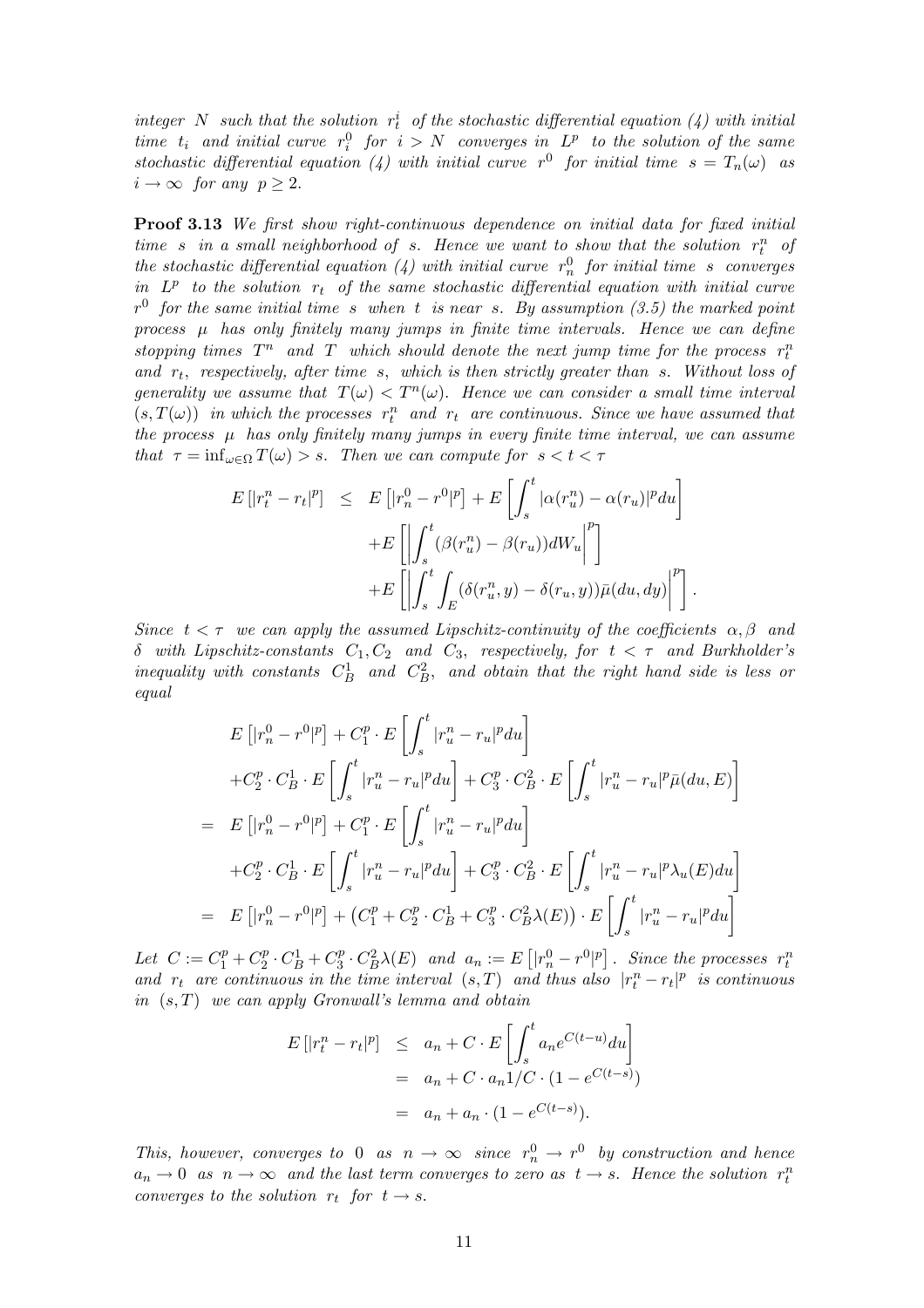We now reduce the problem such that only the initial curves vary and the initial time is fixed. Then the claim follows from the above. Therefore let  $T$  be a fixed stopping time greater than  $t_m$  and such that the integrals below are finite (i.e. T is not arbitrary large), and  $m > n$ .

$$
E[|r_t^n - r_T^m|^p] \leq E[|r_n^0 - r_{t_n}^m|^p] + E\left[\int_{t_n}^T |\alpha(r_t^n) - \alpha(r_t^m)|^p dt\right]
$$

$$
+ E\left[\left|\int_{t_n}^T (\beta(r_t^n) - \beta(r_t^m))dW_t\right|^p\right]
$$

$$
+ E\left[\left|\int_{t_n}^T \int_E (\delta(r_t^n, y) - \delta(r_t^m, y))\bar{\mu}(dt, dy)\right|^p\right]
$$

Since we assumed  $\alpha, \beta$  and  $\delta$  to be Lipschitz continuous with Lipschitz-constants  $C_1, C_2$ and  $C_3$  respectively, and by applying Burkholder's inequality with constants  $C_B^1$  and  $C_B^2$ this is smaller or equal to

$$
\leq E\left[ \left| r_n^0 - r_{t_n}^m \right|^p \right] + C_1^p \cdot E\left[ \int_{t_n}^T |r_t^n - r_t^m|^p dt \right] \n+ C_B^1 \cdot E\left[ \int_{t_n}^T |\beta(r_t^n) - \beta(r_t^m)|^p dt \right] \n+ C_B^2 \cdot E\left[ \int_{t_n}^T \int_E |\delta(r_t^n, y) - \delta(r_t^m, y)|^p \bar{\mu}(dt, dy) \right] \n\leq E\left[ \left| r_n^- r_{t_n}^m \right|^p \right] + C_1^p \cdot E\left[ \int_{t_n}^T |r_t^n - r_t^m|^p dt \right] \n+ C_B^1 \cdot C_2^p \cdot E\left[ \int_{t_n}^T |r_t^n - r_t^m|^p dt \right] + C_B^2 \cdot C_3^p \cdot E\left[ \int_{t_n}^T |r_t^n - r_t^m|^p \bar{\mu}(dt, E) \right]
$$

This, however, converges to 0 since E  $\left[\left|r_{n}^{0}-r_{t_{n}}^{m}\right|\right]$  $|p|$ converges to 0 because  $r_n^0 \rightarrow r^0$ and  $r_{t_n}^m \to r_s = r^0$  as  $n, m \to \infty$  and  $|r_t^n - r_t^m|^{p}$  converges to 0 as shown above.  $\Box$ 

Remark 3.14 This result also holds for a general Hilbert space setting, i.e. for the case where  $r_t$  is an element of an infinite dimensional Hilbert space.

For the following we need some more assumptions.

**Assumption 3.15** Let  $g'$  denote the derivative of g with respect to the z variable. We assume the following: The mapping  $z \mapsto g(z)$  is injective and the derivative  $g'(z)$  is injective for all  $z \in V$ .

**Theorem 3.16 (Main Result)** Let  $r^0$  be an initial curve for an initial time s equal to a jump time. Then by assumption  $(3.5)$  there exists a neighborhood of s with only one jump time, namely the initial time s. Let  $\{t_i\}_{i\in\mathbb{N}}$  be a sequence in this neighborhood such that  $t_i > s$  for all  $i \in \mathbb{N}$  and consider initial curves  $r_i^0$  near  $r^0$  for these initial times  $t_i, i \in \mathbb{N}$ . Under assumption (3.11) the following statements are equivalent whenever we can assume that there exists a solution of the stochastic differential equation  $(4)$ :

(i) There exist local m-dimensional realizations at initial curves  $r_i^0$  for initial times  $t_i$ , respectively, for the stochastic differential equation  $(4)$  given via mappings  $g_i$ and  $m_i$ -dimensional processes  $Z^i$  such that

$$
r_t = g_i(Z_t^i)
$$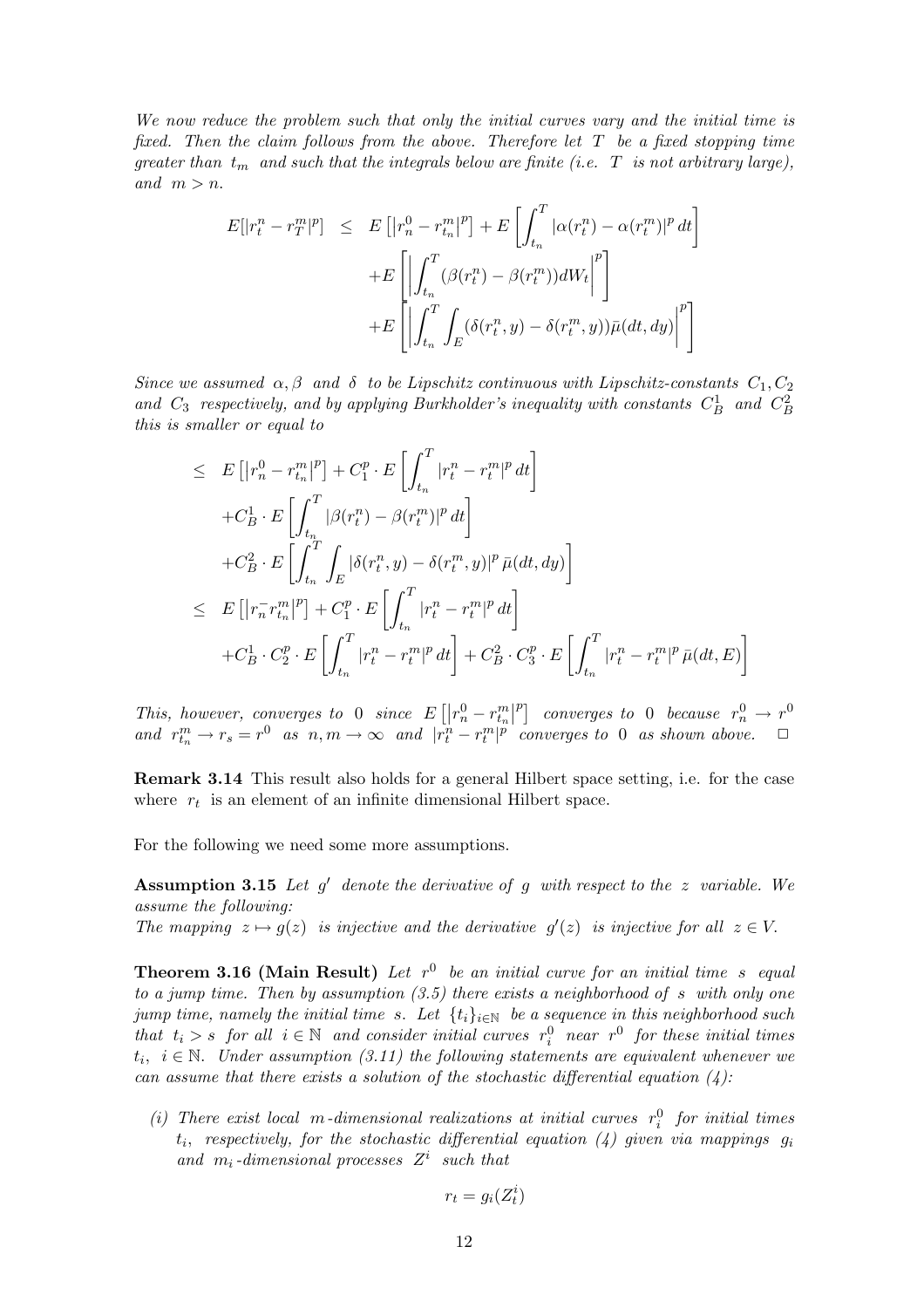and the mappings  $g_i$  satisfy assumption (3.15). Moreover there exists an mdimensional realization of the stochastic differential equation (4) at  $r^0$  given via a mapping g and an m-dimensional process Z such that  $r_t = g(Z_t)$ .

(ii) There exist m-dimensional tangential manifolds  $G_i$  of M near  $r_i^0$  given as

$$
G_i = \mathrm{Im}[g_i]
$$

with  $r_i^0 \in G_i$  and there exists an m-dimensional approximating tangent space denoted  $P = T_{r0}M$  of M at  $r^0$  given as  $P = \text{span}[G]$  for some  $G = \text{Im}[g]$  such that g is the limit of  $q_i$  as i tends to  $\infty$ .

**Proof 3.17** (i)  $\Rightarrow$  (ii) This follows from theorem 3.9 and corollary 2.6 and previous observations for the initial times  $t_i$  which are non-jump times.

 $(ii) \Rightarrow (i)$  Since there are initial points  $r_i^0$  near  $r^0$  for initial times  $t_i$  which are nonjump times, the approximating tangent spaces  $P_i$  contain the tangential manifolds  $G_i$ for the stochastic differential equation (4) at  $r_i^0$ . Hence by applying standard theory. i.e. the theory of finite dimensional realizations for continuous stochastic differential equations developed in ([L2]), we know that there exist finite dimensional realizations of (4) at  $r_i^0$ given as

$$
r_t^i = g_i(Z_t^i)
$$

with mappings  $g_i$  such that  $G_i = \text{Im}[g_i]$  and m-dimensional processes  $Z^i$ . By theorem (3.12) the solutions  $r_t^i$  of the stochastic differential equations (4) with initial curves  $r_i^0$ for initial times  $t_i$  converge pointwise to the solution of the same stochastic differential equation with initial curve  $r^0$  for initial time s. Since  $\overline{M}$  is m-dimensional at  $r^0$  and  $P = T_{r0}M$  exists and is m-dimensional at  $r^{0}$ , the limits of  $Z^{i}$  and  $G_{i}$  also exist and define an m-dimensional realization of the stochastic differential equation  $(4)$  at r<sup>0</sup>. Thus we obtain

$$
r_t = \lim_{i \to \infty} r_t^i = \lim_{i \to \infty} g_i(Z_t^i) = g(Z_t).
$$

## 4 Acknowledgement

My advisor Professor Sergio Albeverio deserves my sincere gratitude for invaluable support, his continuous readiness for discussions, encouragement and for sharing with me his insights about financial mathematics and stochastic analysis.

# References

| [AmKi]    | Ambrosio, L.; Kirchheim, B.: Rectifiable sets in metric and Banach spaces. Math.<br>Ann. 318, no.3, pp. 527-555, 2000.                                             |
|-----------|--------------------------------------------------------------------------------------------------------------------------------------------------------------------|
| $[B-C]$   | Bjørk, T.; Christensen, B.J.: Interest rate dynamics and consistent forward rate<br>curves. Mathematical Finance, Vol.9, No.4, pp.323-348, October 1999.           |
| B-DM-K-R] | Bjørk, T.; Di Masi, G.; Kabanov, Y., Runggaldier, W.: Towards a general theory<br>of bond markets. Finance and Stochastics 1, pp. 141-174, 1997.                   |
| $[B-G]$   | Bjørk, T.; Gombani, A.: Minimal realizations of interest rate models. Finance and<br>Stochastics 3, pp.413-432, 1999.                                              |
| $[B-K-R]$ | Bjørk, T.; Kabanov, Y., Runggaldier, W.: Bond Market Structure in the Presence<br>of Marked Point Processes. Mathematical Finance, Vol.7, No.2, pp. 211-223, 1997. |